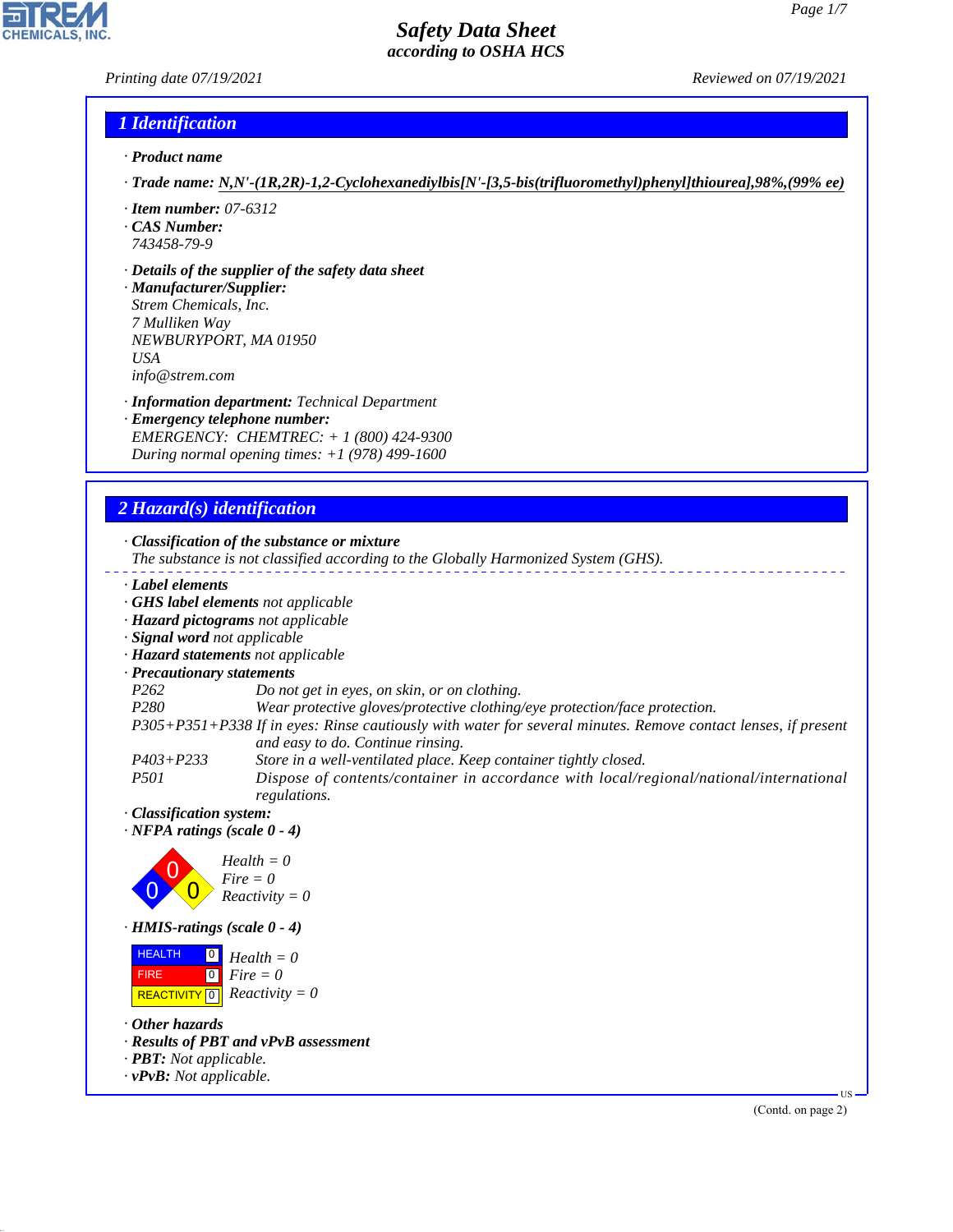*Printing date 07/19/2021 Reviewed on 07/19/2021*

*Trade name: N,N'-(1R,2R)-1,2-Cyclohexanediylbis[N'-[3,5-bis(trifluoromethyl)phenyl]thiourea],98%,(99% ee)*

(Contd. of page 1)

#### *3 Composition/information on ingredients*

- *· Chemical characterization: Substances*
- *· CAS No. Description*

*743458-79-9 N,N'-(1R,2R)-1,2-Cyclohexanediylbis[N'-[3,5 bis(trifluoromethyl)phenyl]thiourea],98%,(99% ee)*

#### *4 First-aid measures*

- *· Description of first aid measures*
- *· General information: No special measures required.*
- *· After inhalation: Supply fresh air; consult doctor in case of complaints.*
- *· After skin contact: Generally the product does not irritate the skin.*
- *· After eye contact: Rinse opened eye for several minutes under running water. Then consult a doctor.*
- *· After swallowing: If symptoms persist consult doctor.*
- *· Information for doctor:*
- *· Most important symptoms and effects, both acute and delayed No further relevant information available.*
- *· Indication of any immediate medical attention and special treatment needed*

*No further relevant information available.*

#### *5 Fire-fighting measures*

- *· Extinguishing media*
- *· Suitable extinguishing agents: Use fire fighting measures that suit the environment.*
- *· Special hazards arising from the substance or mixture No further relevant information available.*
- *· Advice for firefighters*
- *· Protective equipment: No special measures required.*

#### *6 Accidental release measures*

- *· Personal precautions, protective equipment and emergency procedures Not required.*
- *· Environmental precautions: Do not allow to enter sewers/ surface or ground water.*
- *· Methods and material for containment and cleaning up: Dispose contaminated material as waste according to item 13.*
- *· Reference to other sections*
- *See Section 7 for information on safe handling. See Section 8 for information on personal protection equipment. See Section 13 for disposal information.*
- *· Protective Action Criteria for Chemicals*
- *· PAC-1:*
- *Substance is not listed.*

*· PAC-2:*

*Substance is not listed.*

*· PAC-3:*

44.1.1

*Substance is not listed.*

(Contd. on page 3)

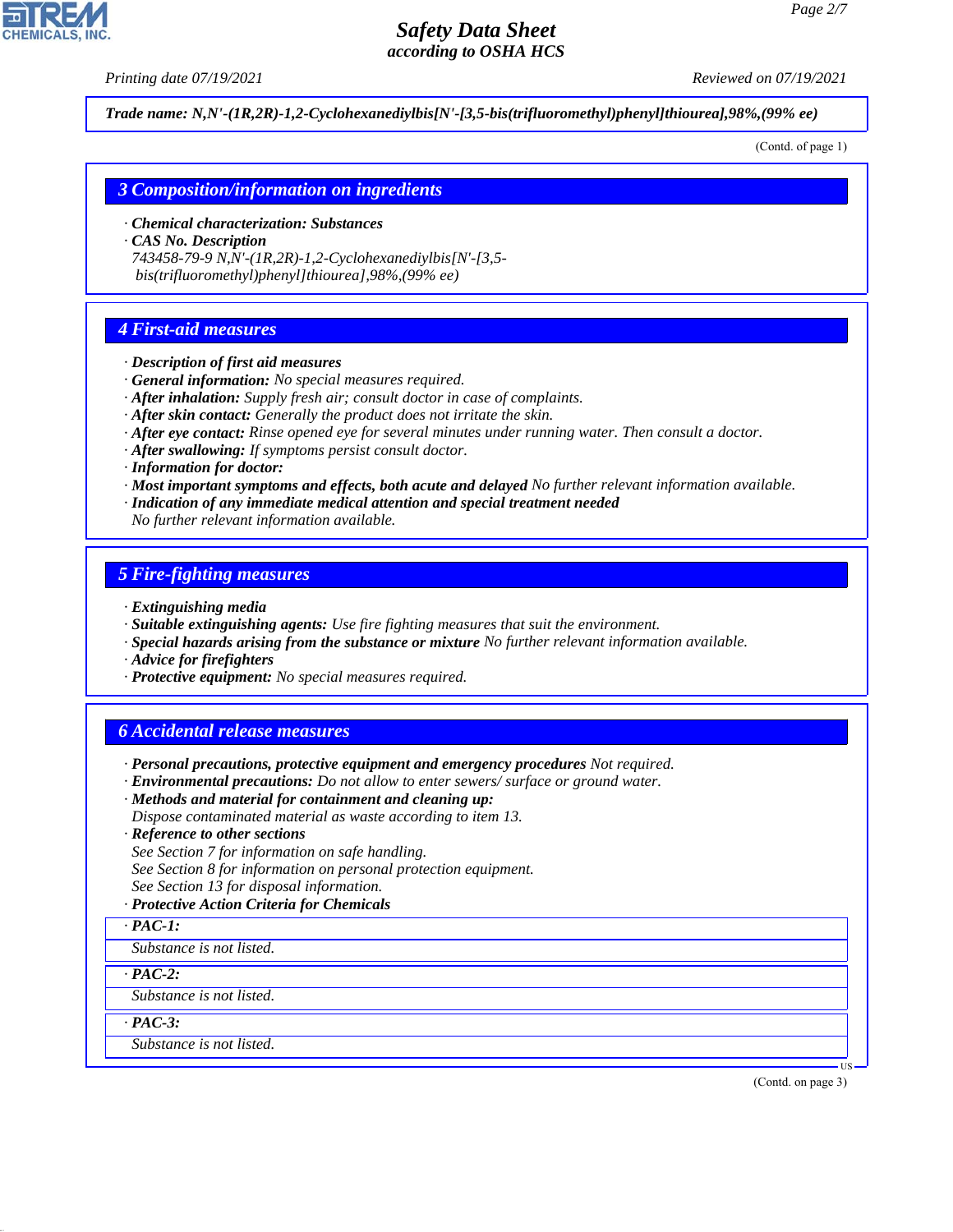*Printing date 07/19/2021 Reviewed on 07/19/2021*

*Trade name: N,N'-(1R,2R)-1,2-Cyclohexanediylbis[N'-[3,5-bis(trifluoromethyl)phenyl]thiourea],98%,(99% ee)*

(Contd. of page 2)

### *7 Handling and storage*

- *· Handling:*
- *· Precautions for safe handling No special measures required.*
- *· Information about protection against explosions and fires: No special measures required.*
- *· Conditions for safe storage, including any incompatibilities*
- *· Storage:*
- *· Requirements to be met by storerooms and receptacles: No special requirements.*
- *· Information about storage in one common storage facility: Not required.*
- *· Further information about storage conditions: None.*
- *· Specific end use(s) No further relevant information available.*

#### *8 Exposure controls/personal protection*

*· Additional information about design of technical systems: No further data; see item 7.*

- *· Control parameters*
- *· Components with limit values that require monitoring at the workplace: Not required.*
- *· Additional information: The lists that were valid during the creation were used as basis.*
- *· Exposure controls*
- *· Personal protective equipment:*
- *· General protective and hygienic measures:*
- *The usual precautionary measures for handling chemicals should be followed.*
- *· Breathing equipment: Not required.*
- *· Protection of hands:*



\_S*Protective gloves*

*The glove material has to be impermeable and resistant to the product/ the substance/ the preparation. Due to missing tests no recommendation to the glove material can be given for the product/ the preparation/ the chemical mixture.*

*Selection of the glove material on consideration of the penetration times, rates of diffusion and the degradation*

*· Material of gloves*

*The selection of the suitable gloves does not only depend on the material, but also on further marks of quality and varies from manufacturer to manufacturer.*

*· Penetration time of glove material The exact break through time has to be found out by the manufacturer of the protective gloves and has to be observed.*

*· Eye protection: Safety glasses*

### *9 Physical and chemical properties*

- *· Information on basic physical and chemical properties*
- *· General Information*
- *· Appearance:*
	- *Form: Powder Color: Whitish*
- *Odor: Characteristic*

44.1.1

(Contd. on page 4)

US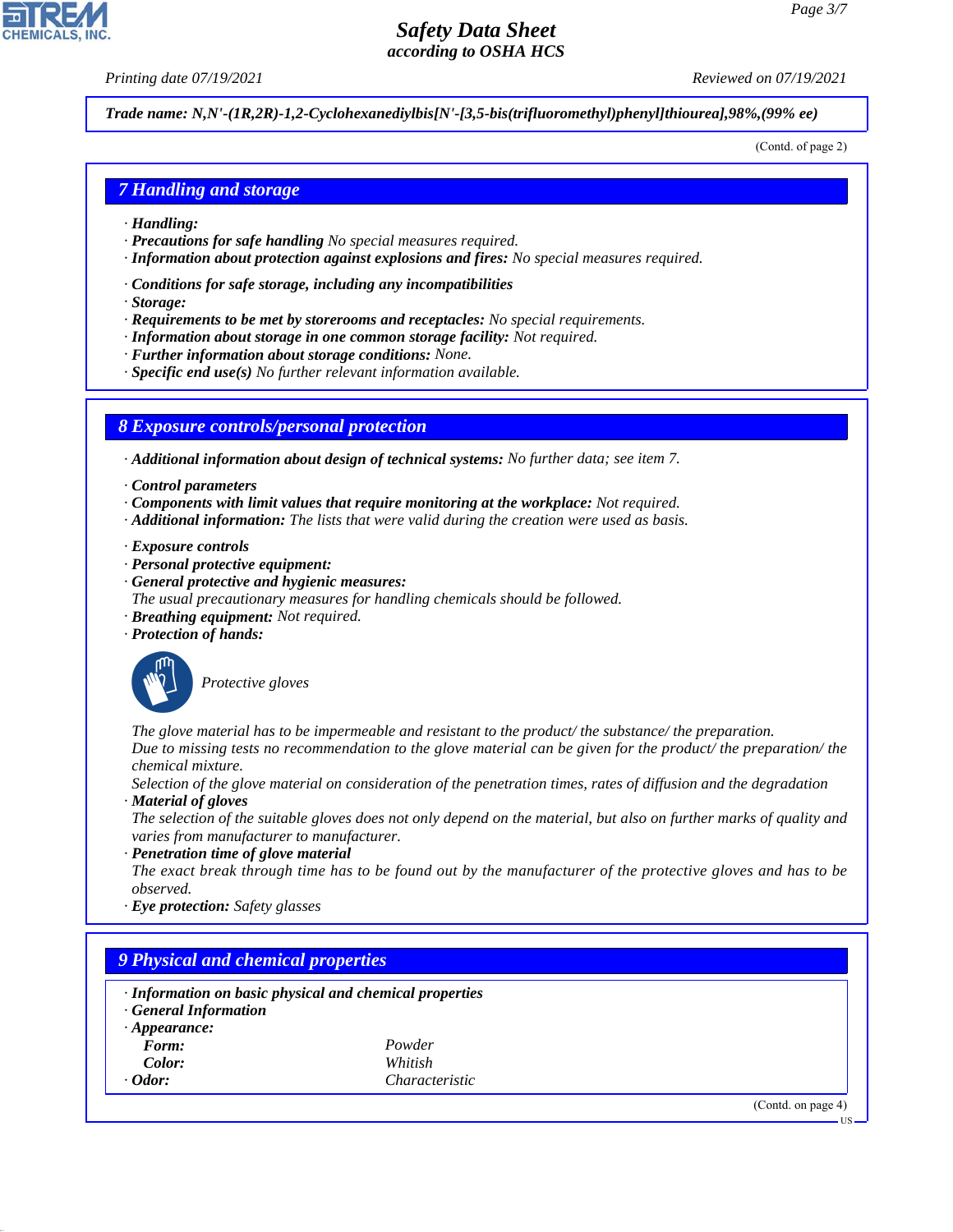*Printing date 07/19/2021 Reviewed on 07/19/2021*

*Trade name: N,N'-(1R,2R)-1,2-Cyclohexanediylbis[N'-[3,5-bis(trifluoromethyl)phenyl]thiourea],98%,(99% ee)*

|                                                            | (Contd. of page 3)                            |  |
|------------------------------------------------------------|-----------------------------------------------|--|
| Odor threshold:                                            | Not determined.                               |  |
| $\cdot$ pH-value:                                          | Not applicable.                               |  |
| Change in condition                                        |                                               |  |
| <b>Melting point/Melting range:</b>                        | Undetermined.                                 |  |
| <b>Boiling point/Boiling range:</b>                        | Undetermined.                                 |  |
| · Flash point:                                             | Not applicable.                               |  |
| · Flammability (solid, gaseous):                           | Product is not flammable                      |  |
| · Ignition temperature:                                    |                                               |  |
| <b>Decomposition temperature:</b>                          | Not determined.                               |  |
| $\cdot$ Auto igniting:                                     | Not determined.                               |  |
| · Danger of explosion:                                     | Product does not present an explosion hazard. |  |
| · Explosion limits:                                        |                                               |  |
| Lower:                                                     | Not determined.                               |  |
| <b>Upper:</b>                                              | Not determined.                               |  |
| · Vapor pressure:                                          | Not applicable.                               |  |
| $\cdot$ Density:                                           | Not determined.                               |  |
| · Relative density                                         | Not determined.                               |  |
| · Vapor density                                            | Not applicable.                               |  |
| $\cdot$ Evaporation rate                                   | Not applicable.                               |  |
| · Solubility in / Miscibility with                         |                                               |  |
| Water:                                                     | Insoluble.                                    |  |
| · Partition coefficient (n-octanol/water): Not determined. |                                               |  |
| · Viscosity:                                               |                                               |  |
| Dynamic:                                                   | Not applicable.                               |  |
| Kinematic:                                                 | Not applicable.                               |  |
| · Solvent content:                                         |                                               |  |
| Organic solvents:                                          | $0.0\%$                                       |  |
| <b>VOC</b> content:                                        | 0.0 g/l / 0.00 lb/gl                          |  |
| Other information                                          | No further relevant information available.    |  |

## *10 Stability and reactivity*

*· Reactivity No further relevant information available.*

*· Chemical stability*

44.1.1

- *· Thermal decomposition / conditions to be avoided: No decomposition if used according to specifications.*
- *· Possibility of hazardous reactions No dangerous reactions known.*
- *· Conditions to avoid No further relevant information available.*
- *· Incompatible materials: No further relevant information available.*
- *· Hazardous decomposition products: No dangerous decomposition products known.*

(Contd. on page 5)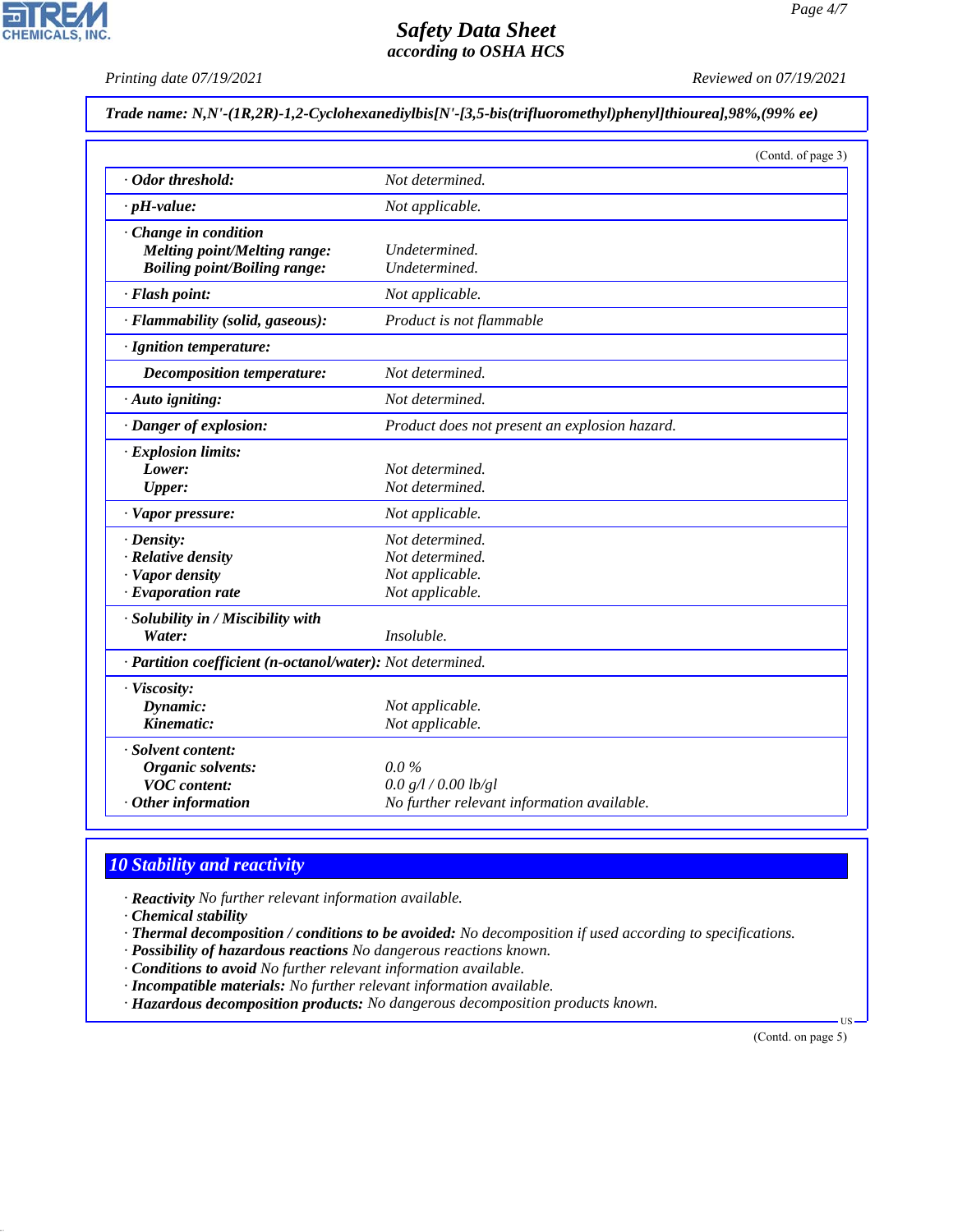*Printing date 07/19/2021 Reviewed on 07/19/2021*

*Trade name: N,N'-(1R,2R)-1,2-Cyclohexanediylbis[N'-[3,5-bis(trifluoromethyl)phenyl]thiourea],98%,(99% ee)*

(Contd. of page 4)

#### *11 Toxicological information*

- *· Information on toxicological effects*
- *· Acute toxicity:*
- *· Primary irritant effect:*
- *· on the skin: No irritant effect.*
- *· on the eye: No irritating effect.*
- *· Sensitization: No sensitizing effects known.*
- *· Additional toxicological information:*

*When used and handled according to specifications, the product does not have any harmful effects according to our experience and the information provided to us. The substance is not subject to classification.*

*· Carcinogenic categories*

*· IARC (International Agency for Research on Cancer)*

*Substance is not listed.*

*· NTP (National Toxicology Program)*

*Substance is not listed.*

*· OSHA-Ca (Occupational Safety & Health Administration)*

*Substance is not listed.*

### *12 Ecological information*

*· Toxicity*

- *· Aquatic toxicity: No further relevant information available.*
- *· Persistence and degradability No further relevant information available.*
- *· Behavior in environmental systems:*
- *· Bioaccumulative potential No further relevant information available.*
- *· Mobility in soil No further relevant information available.*
- *· Additional ecological information:*
- *· General notes:*
- *Water hazard class 1 (Self-assessment): slightly hazardous for water*

*Do not allow undiluted product or large quantities of it to reach ground water, water course or sewage system.*

- *· Results of PBT and vPvB assessment*
- *· PBT: Not applicable.*
- *· vPvB: Not applicable.*
- *· Other adverse effects No further relevant information available.*

### *13 Disposal considerations*

- *· Waste treatment methods*
- *· Recommendation: Disposal must be made according to official regulations.*
- *· Uncleaned packagings:*

44.1.1

*· Recommendation: Disposal must be made according to official regulations.*

(Contd. on page 6)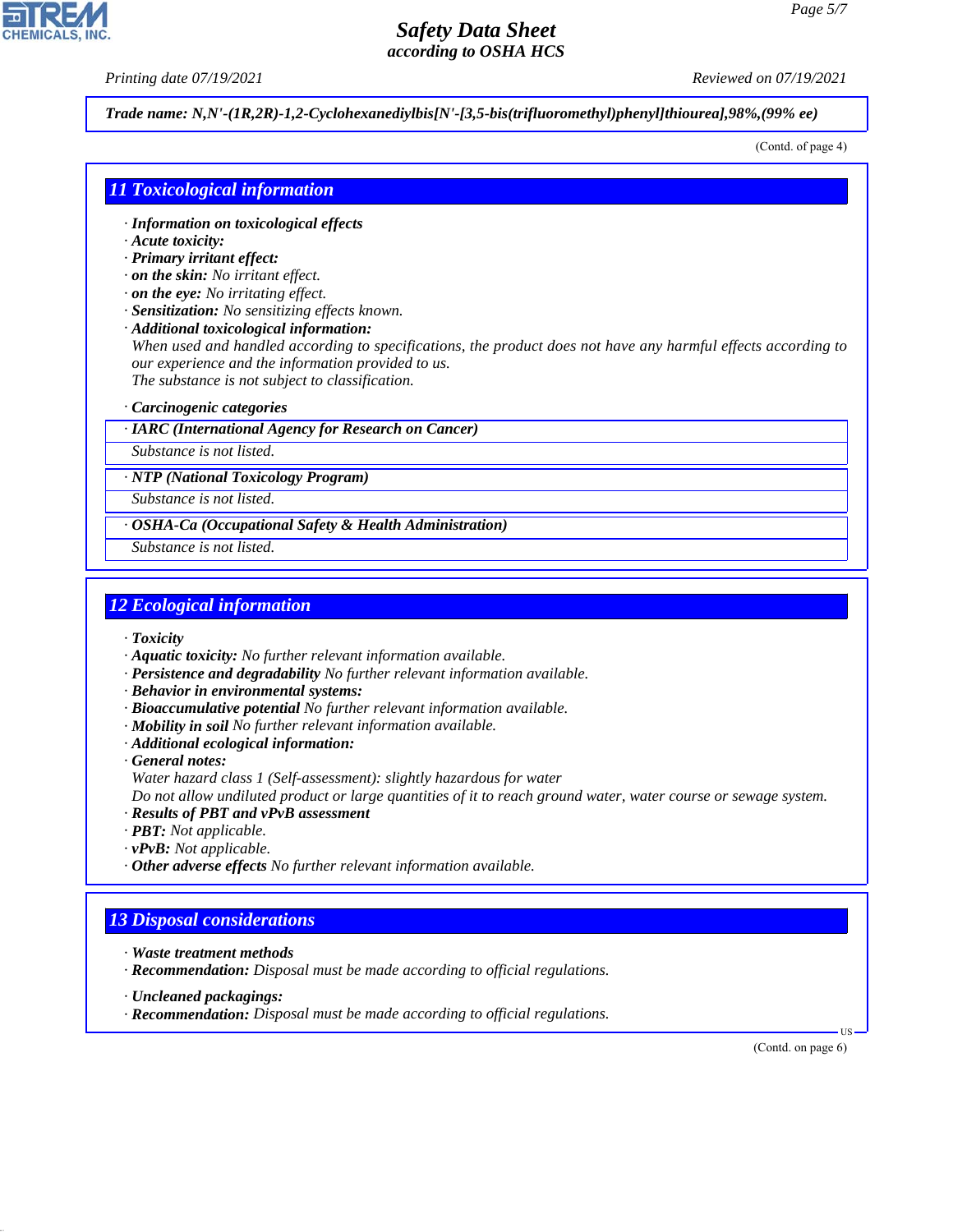*Page 6/7*

*Printing date 07/19/2021 Reviewed on 07/19/2021*

# *Trade name: N,N'-(1R,2R)-1,2-Cyclohexanediylbis[N'-[3,5-bis(trifluoromethyl)phenyl]thiourea],98%,(99% ee)*

(Contd. of page 5)

| <b>14 Transport information</b>                                                     |                 |
|-------------------------------------------------------------------------------------|-----------------|
| $\cdot$ UN-Number<br>· DOT, ADN, IMDG, IATA                                         | not regulated   |
| $\cdot$ UN proper shipping name<br>· DOT, ADN, IMDG, IATA                           | not regulated   |
| $\cdot$ Transport hazard class(es)                                                  |                 |
| · DOT, ADN, IMDG, IATA<br>· Class                                                   | not regulated   |
| · Packing group<br>· DOT, IMDG, IATA                                                | not regulated   |
| · Environmental hazards:                                                            | Not applicable. |
| Special precautions for user                                                        | Not applicable. |
| · Transport in bulk according to Annex II of<br><b>MARPOL73/78 and the IBC Code</b> | Not applicable. |
| · UN "Model Regulation":                                                            | not regulated   |

### *15 Regulatory information*

*· Safety, health and environmental regulations/legislation specific for the substance or mixture · Sara*

*· Section 355 (extremely hazardous substances):*

*Substance is not listed.*

*· Section 313 (Specific toxic chemical listings):*

*Substance is not listed.*

*· TSCA (Toxic Substances Control Act):*

*Substance is not listed.*

*· Proposition 65*

*· Chemicals known to cause cancer:*

*Substance is not listed.*

*· Chemicals known to cause reproductive toxicity for females:*

*Substance is not listed.*

*· Chemicals known to cause reproductive toxicity for males:*

*Substance is not listed.*

*· Chemicals known to cause developmental toxicity:*

*Substance is not listed.*

*· Carcinogenic categories*

*· EPA (Environmental Protection Agency)*

*Substance is not listed.*

*· TLV (Threshold Limit Value established by ACGIH)*

*Substance is not listed.*

*· NIOSH-Ca (National Institute for Occupational Safety and Health)*

*Substance is not listed.*

44.1.1

(Contd. on page 7)